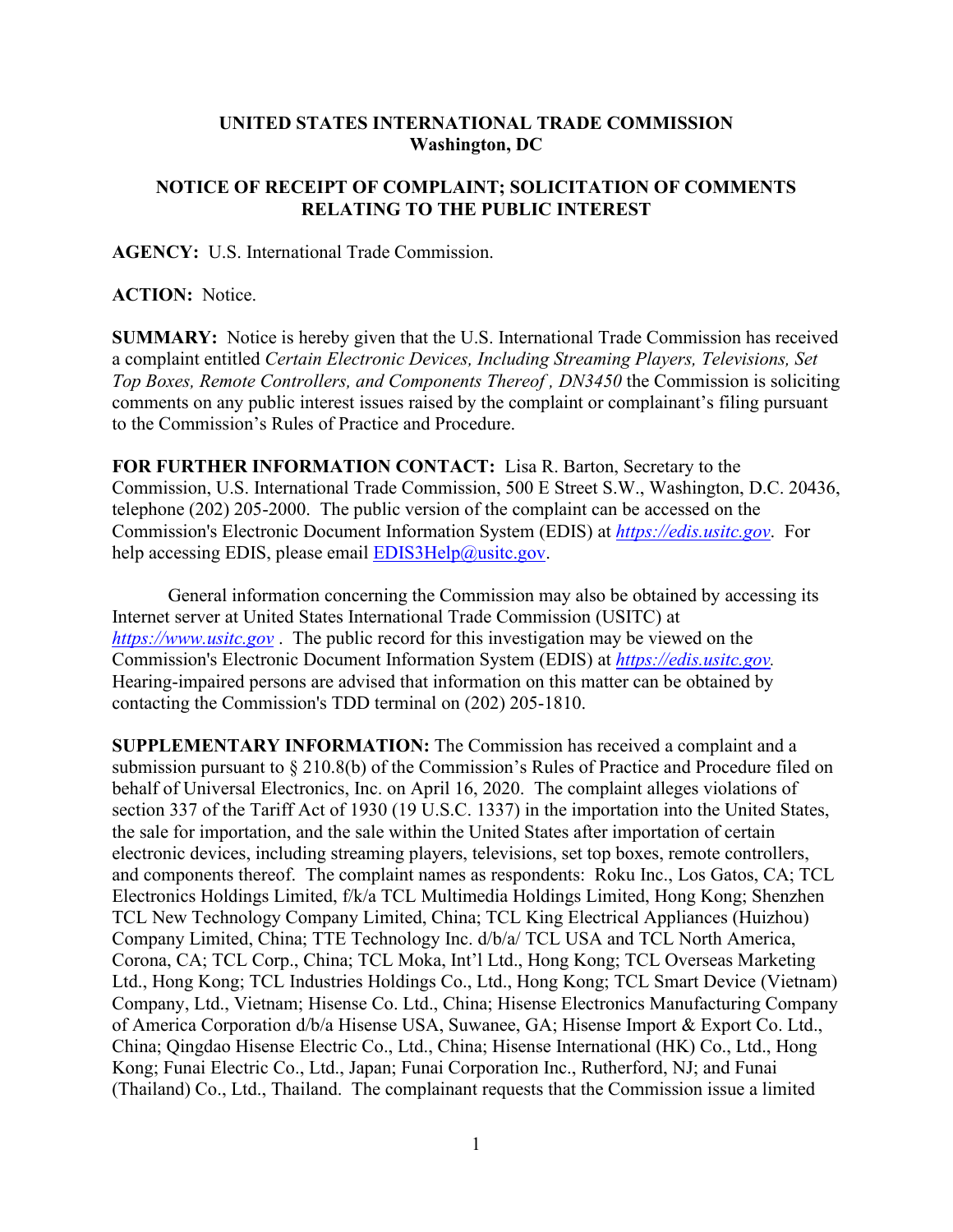exclusion order and cease and desist orders.

Proposed respondents, other interested parties, and members of the public are invited to file comments on any public interest issues raised by the complaint or  $\S 210.8(b)$  filing. Comments should address whether issuance of the relief specifically requested by the complainant in this investigation would affect the public health and welfare in the United States, competitive conditions in the United States economy, the production of like or directly competitive articles in the United States, or United States consumers.

In particular, the Commission is interested in comments that:

- (i) explain how the articles potentially subject to the requested remedial orders are used in the United States;
- (ii) identify any public health, safety, or welfare concerns in the United States relating to the requested remedial orders;
- (iii) identify like or directly competitive articles that complainant, its licensees, or third parties make in the United States which could replace the subject articles if they were to be excluded;
- (iv) indicate whether complainant, complainant's licensees, and/or third party suppliers have the capacity to replace the volume of articles potentially subject to the requested exclusion order and/or a cease and desist order within a commercially reasonable time; and
- (v) explain how the requested remedial orders would impact United States consumers.

Written submissions on the public interest must be filed no later than by close of business, eight calendar days after the date of publication of this notice in the Federal Register. There will be further opportunities for comment on the public interest after the issuance of any final initial determination in this investigation. Any written submissions on other issues must also be filed by no later than the close of business, eight calendar days after publication of this notice in the Federal Register. Complainant may file replies to any written submissions no later than three calendar days after the date on which any initial submissions were due. Any submissions and replies filed in response to this Notice are limited to five (5) pages in length, inclusive of attachments.

Persons filing written submissions must file the original document electronically on or before the deadlines stated above and submit 8 true paper copies to the Office of the Secretary by noon the next day pursuant to § 210.4(f) of the Commission's Rules of Practice and Procedure (19 CFR 210.4(f)). Submissions should refer to the docket number ("Docket No. 3450") in a prominent place on the cover page and/or the first page. (*See* Handbook for Electronic Filing